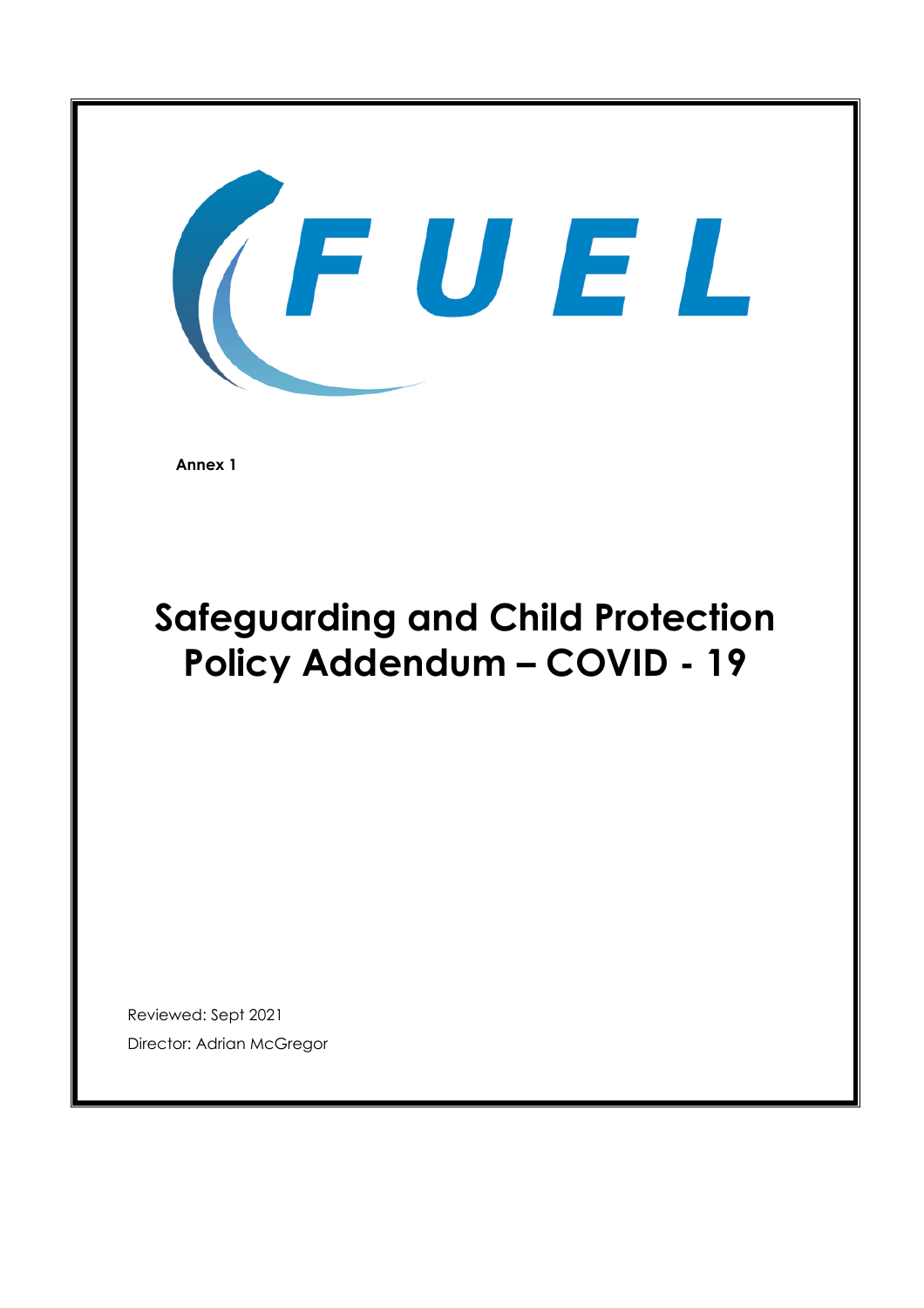# Contents

# <span id="page-1-0"></span>**Key contacts**

| Role                                         | <b>Name</b>      | Contact<br>number                    | Email                             |
|----------------------------------------------|------------------|--------------------------------------|-----------------------------------|
| Designated<br>Safeguarding<br>Lead           | Miralle Whitaker | 0115<br>9609139 &<br>07847<br>354252 | safeguarding@fueleducation.org.uk |
| Deputy<br>Designated<br>Safeguarding<br>Lead | Sarah Powell     | 0115<br>9609139                      | safeguarding@fueleducation.org.uk |
| Headteacher                                  | Adrian McGregor  | 0115<br>9609139 &<br>07775<br>556555 | safeguarding@fueleducation.org.uk |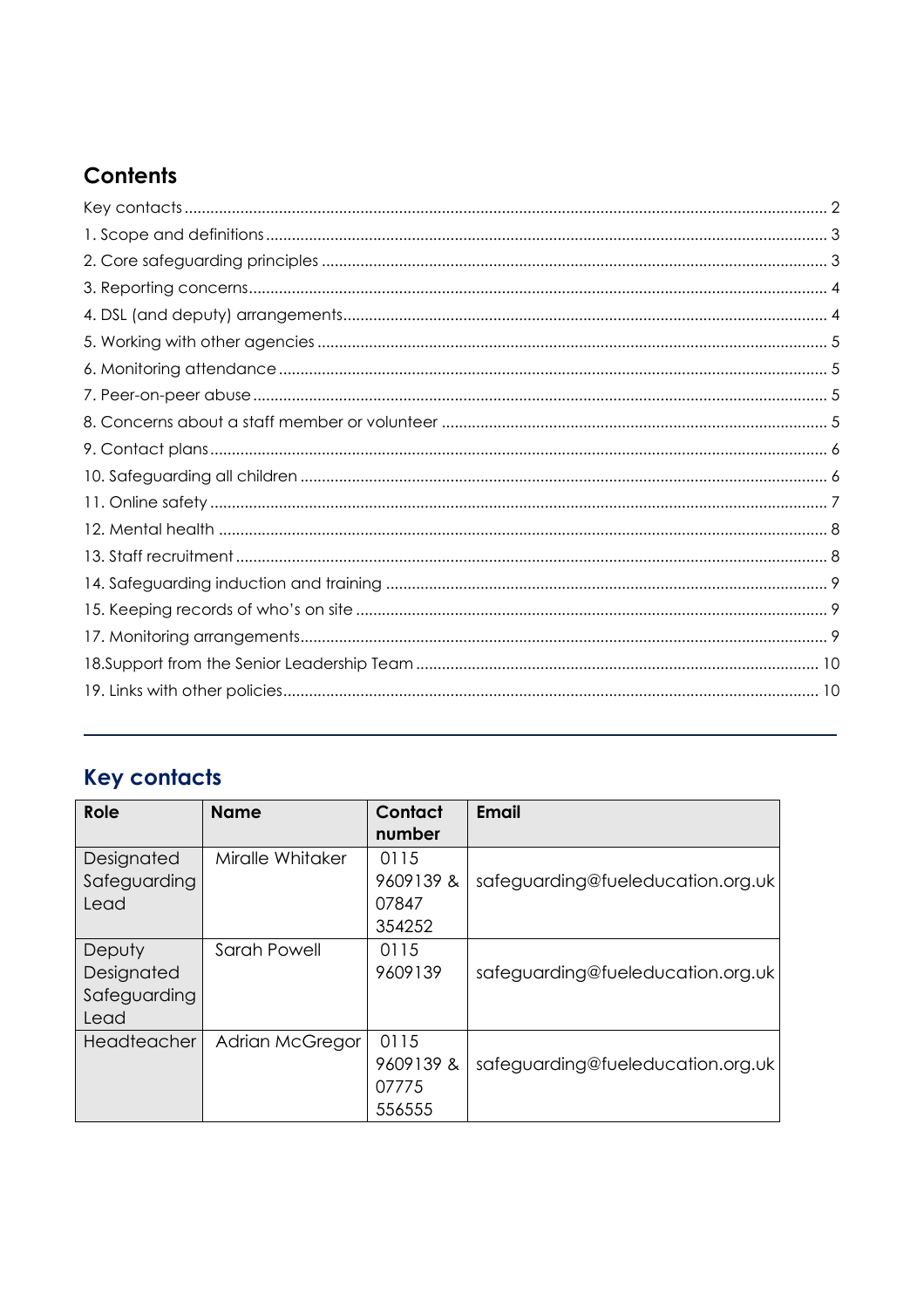# <span id="page-2-0"></span>**1. Scope and definitions**

This addendum applies during the period of full school re-opening following school closure due to COVID-19.

It sets out changes to our normal child protection policy in light of the Department for Education's guidance [Coronavirus: safeguarding in schools, colleges and other providers,](https://www.gov.uk/government/publications/covid-19-safeguarding-in-schools-colleges-and-other-providers) and should be read in conjunction with that policy.

Unless covered here, our normal child protection policy continues to apply.

The Department for Education's definition of 'vulnerable children' includes those who:

Are assessed as being in need, including children:

- With a child protection plan
- With a child in need plan
- Looked after by the local authority
- > Have an education, health and care (EHC) plan
- If Have been assessed as otherwise vulnerable by educational providers or LAs, for example those who are:
	- On the edge of receiving support from children's social care services
	- Adopted
	- At risk of becoming NEET ('not in employment, education or training')
	- Living in temporary accommodation
	- Young carers
	- Considered vulnerable at the provider and LA's discretion

# <span id="page-2-1"></span>**2. Core safeguarding principles**

We will still have regard to the statutory safeguarding guidance, [Keeping Children Safe in Education.](https://www.gov.uk/government/publications/keeping-children-safe-in-education--2)

Although we are operating in a different way to normal, we are still following these important safeguarding principles:

- > The best interests of children must come first
- If anyone has a safeguarding concern about any child, they should continue to act on it immediately
- A designated safeguarding lead (DSL) or deputy should be available at all times (see section 4 for details of our arrangements)
- It's essential that unsuitable people don't enter the school workforce or gain access to children
- Children should continue to be protected when they are online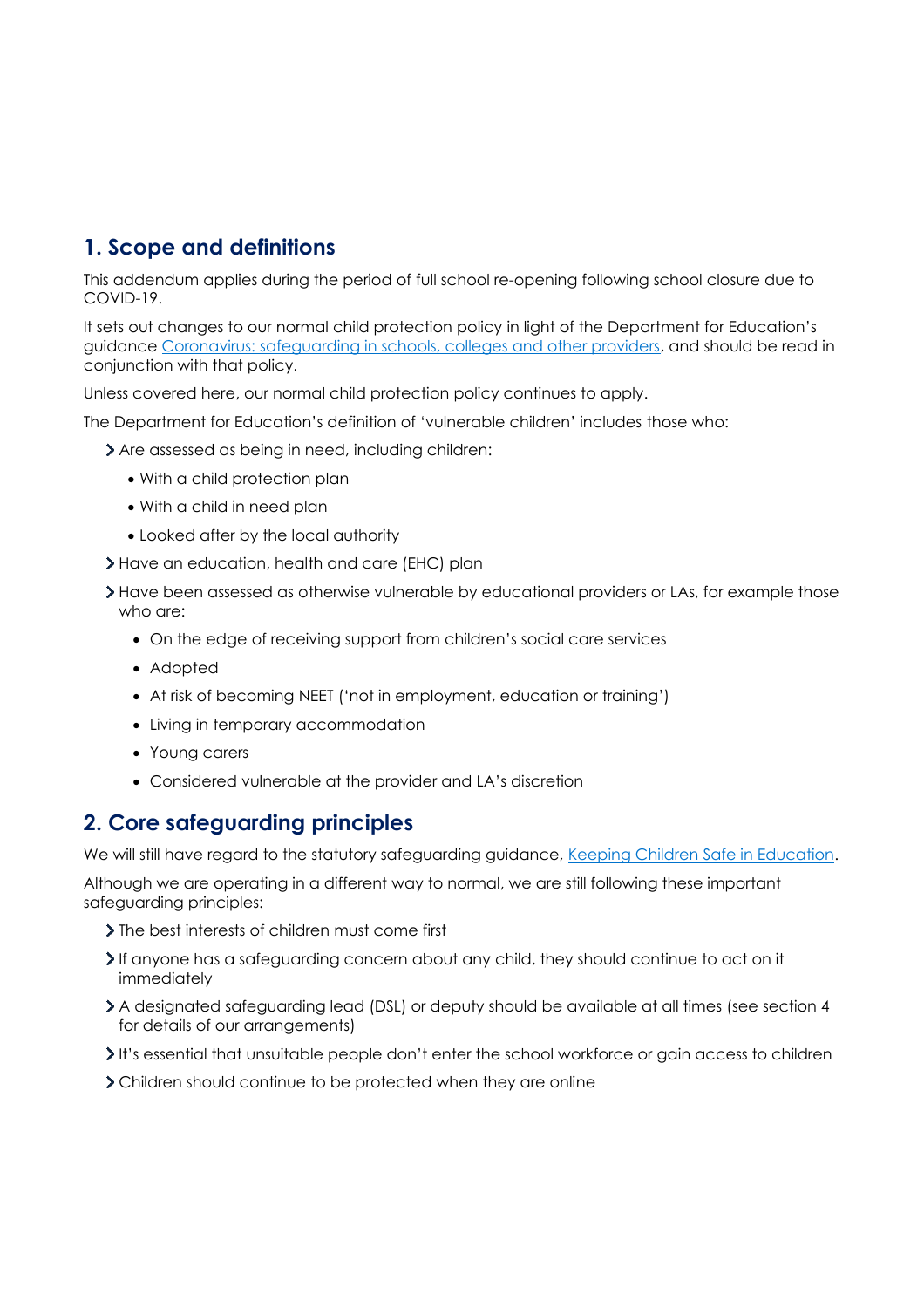# <span id="page-3-0"></span>**3. Reporting concerns**

All staff and volunteers must continue to act on any concerns they have about a child immediately. It is still vitally important to do this, both for children continuing to attend or returning to school and those at home.

Where staff have a concern about a child, they should continue to follow the process outlined in the school Safeguarding Policy, this includes making a report via CPOMS, which can be done remotely.

In the unlikely event that a member of staff cannot access their CPOMS from home, they should email the Designated Safeguarding Lead via the safeguarding e-mail address – safeguarding@fueleducation.org.uk. This will ensure that the concern is received.

Staff are reminded of the need to report any concern immediately and without delay.

As a reminder, all staff should continue to work with and support children's social workers, where they have one, to help protect vulnerable children.

Where staff are concerned about an adult working with children in the school, they should report this to the Headteacher (Adrian McGregor). If there is a requirement to make a notification to the Headteacher whilst away from school, this should be done verbally and followed up with an email.

Concerns around the Headteacher should be reported to one of the deputies or the LADO as per the Child Protection Policy

FUEL will continue to offer support in the process of managing allegations.

# <span id="page-3-1"></span>**4. DSL (and deputy) arrangements**

We always aim to have a trained DSL or deputy DSL on site. Details of all key contacts are listed in the 'key contacts' section at the start of this addendum.

The Designated Safeguarding Lead is: Miralle Whitaker

The Deputy Designated Safeguarding Leads are

Adrian McGregor Sarah Powell Frank Kweku Karen Meston Paul Carbin Gemma Hoaksey Jo Snowden

We will keep all school staff and volunteers informed as to who will be the DSL (or deputy) on any given day, and how to contact them.

We will ensure that DSLs (and deputies), wherever their location, know who the most vulnerable children in our school are.

On occasions where there is no DSL or deputy on site, a senior leader will take responsibility for coordinating safeguarding.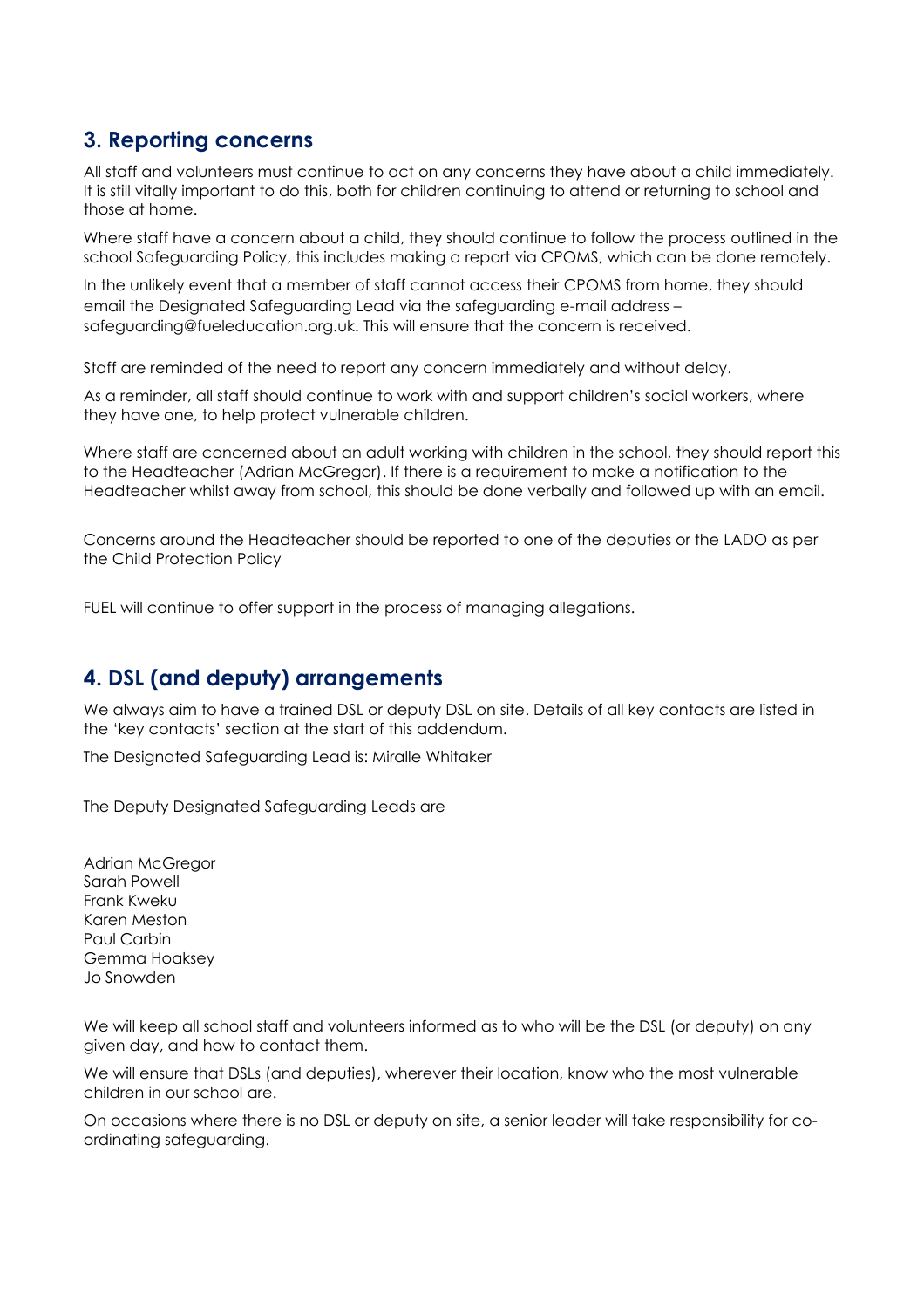The senior leader will be responsible for liaising with the off-site DSL (or deputy) to make sure they (the senior leader) can:

- I dentify the most vulnerable children in school
- Update and manage access to child protection files, where necessary
- Liaise with children's social workers where they need access to children in need and/or to carry out statutory assessments

FUEL have several staff trained as DSL and in the event that the named DSL and/or Deputies are unavailable through illness, another trained member of staff will take on their duties for that period of time. Any changes to personnel will be notified to all relevant parties.

### <span id="page-4-0"></span>**5. Working with other agencies**

We will continue to work with children's social care and with virtual school heads for looked-after and previously looked-after children.

We will continue to update this addendum where necessary, to reflect any updated guidance from:

- > Our 3 local safeguarding partners
- The local authority about children with education, health and care (EHC) plans, the local authority designated officer and children's social care, reporting mechanisms, referral thresholds and children in need.

#### <span id="page-4-1"></span>**6. Monitoring attendance**

Our full attendance policy will be in operation.

Where any child we expect to attend school does not attend, or stops attending, we will:

<span id="page-4-2"></span>Follow up on their absence and adhere to our attendance policy.

#### **7. Peer-on-peer abuse**

We will continue to follow the principles set out in part 1 of Keeping Children Safe in Education when managing reports and supporting victims of peer-on-peer abuse.

Staff should continue to act on any concerns they have immediately – about both children attending school and those at home.

#### <span id="page-4-3"></span>**8. Concerns about a staff member, volunteer or supply teacher**

We will continue to follow the principles set out in part 4 of Keeping Children Safe in Education.

Staff should continue to act on any concerns they have immediately – whether those concerns are about staff/volunteers working on site or remotely.

Where staff are concerned about an adult working with children in the school, they should report this to the Headteacher (Adrian McGregor). If there is a requirement to make a notification to the Headteacher whilst away from school, this should be done verbally and followed up with an email.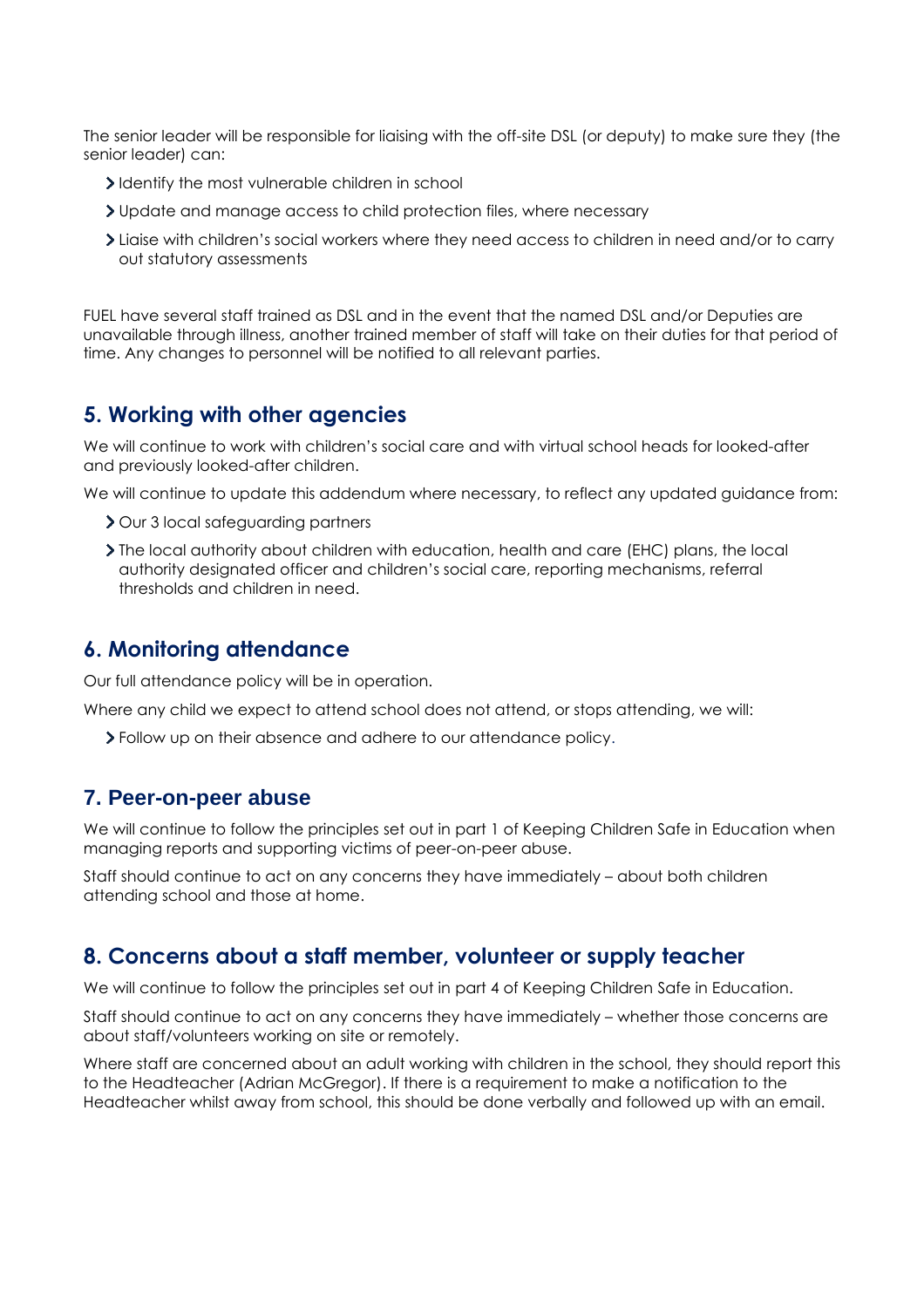Concerns around the Headteacher should be directed to the deputies, Frank Kweku and/or Sarah Powell or the LADO as per the Child Protection Policy

FUEL will continue to offer support in the process of managing allegations.

We will continue to refer adults who have harmed or pose a risk of harm to a child or vulnerable adult to the Disclosure and Barring Service (DBS).

We will continue to refer potential cases of teacher misconduct to the Teaching Regulation Agency. We will do this using the email address [Misconduct.Teacher@education.gov.uk](mailto:Misconduct.Teacher@education.gov.uk) for the duration of the COVID-19 period, in line with government guidance.

#### <span id="page-5-0"></span>**9. Contact plans**

We have contact plans for all children for circumstances where:

- They would usually attend but must self-isolate
- If the school has been advised by public health to enforce a whole school closure

Each child has an individual plan, which sets out: -

- > How often the school will make contact
- Which staff member(s) will make contact as far as possible, this will be staff who know the family well
- How staff will make contact this will be over the phone, doorstep visits, or a combination of both

If we cannot make contact, we will contact children's social care or the police where necessary.

#### <span id="page-5-1"></span>**10. Safeguarding all children**

Staff, volunteers and agency staff are aware that this difficult time potentially puts all children at greater risk.

Staff and volunteers will continue to be alert to any signs of abuse, or effects on pupils' mental health that are also safeguarding concerns, and act on concerns immediately in line with the procedures set out in section 3 above.

#### **10.1 Children returning to school**

The DSL (or deputy) will do all they reasonably can to find out from parents and carers whether there have been any changes regarding welfare, health, and wellbeing that they should be aware of before the child returns.

Staff and volunteers will be alert to any new safeguarding concerns as they see pupils in person.

#### **10.2 Children at home**

All pupils are expected to attend school and follow our normal attendance protocol

The exception to this will be as follows:-

They would usually attend but must self-isolate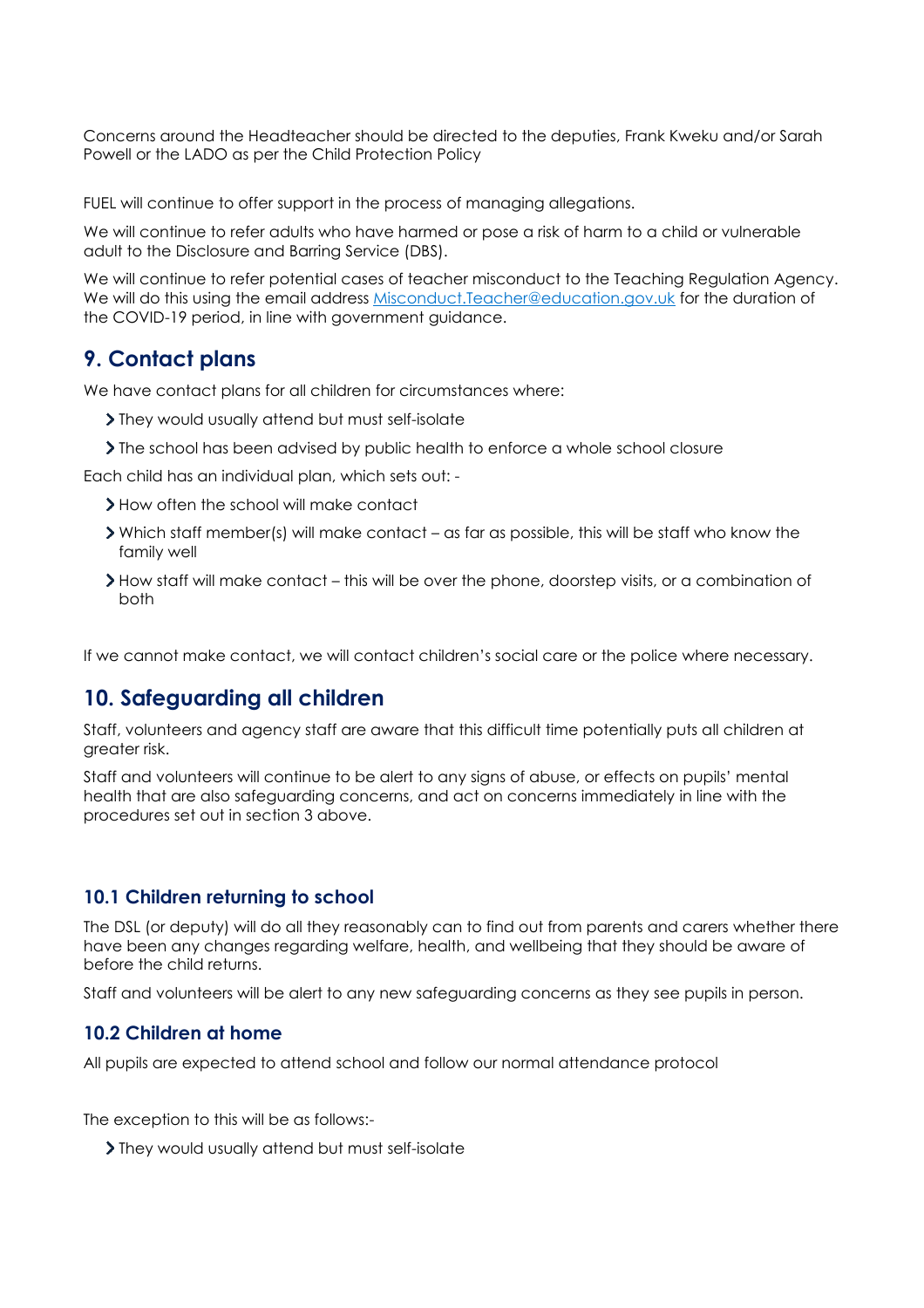$\sum$  The school has been advised by public health to enforce a whole school closure

FUEL will continue to call all parents/carers and pupils on a daily basis (For part time pupils, calls will be made routinely on the days they should attend with us) if no contact is made, calls may be made on days they were not due to attend with us. FUEL will endeavor to speak to pupils and not just parents and a series of safe and well check questions will be asked, the answers will be recorded in CPOMS. Any safeguarding concerns raised will be logged and dealt with as normal.

If a pupil has not been spoken to for 7 days, this will be flagged as a cause for concern and a home visit may be prompted where appropriate. If there is still no contact, this will be reported to the police. Social Care and other appropriate agencies will be updated throughout.

To support the above, FUEL will, when communicating with parents/carers and carers, confirm emergency contact numbers are correct and ask for any additional emergency contact numbers where they are available.

Staff will use school phones and devices to make calls home, or if necessary, they will use personal phones, but they will withhold their personal number.

FUEL recognises that school is a protective factor for children and young people, and the current circumstances, can affect the mental health of pupils and their parents/carers. Teachers at FUEL need to be aware of this in setting expectations of pupils' work when they are at home.

Staff and volunteers will look out for signs like:

- If Not completing assigned work or logging on to school systems
- No contact from children or families
- Seeming more withdrawn during any class check-ins or video calls

# <span id="page-6-0"></span>**11. Online safety**

#### **11.1 In school**

We will continue to have appropriate filtering and monitoring systems in place in school.

#### **11.2 Outside school**

Where staff are interacting with children online, they will continue to follow our existing staff code of conduct &

IT acceptable use policy.

Staff will continue to be alert to signs that a child may be at risk of harm online, and act on any concerns immediately, following our reporting procedures as set out in section 3 of this addendum.

We will make sure children know how to report any concerns they have back to our school, and signpost them to other sources of support too.

Below are some things to consider when delivering virtual lessons, especially where webcams are involved:

- 1:1s, groups (FUEL will endeavor to avoid 1:1 sessions, however risk will be assessed if this is necessary due to for example only one pupil logging in)
- Staff and children must wear suitable clothing, as should anyone else in the household.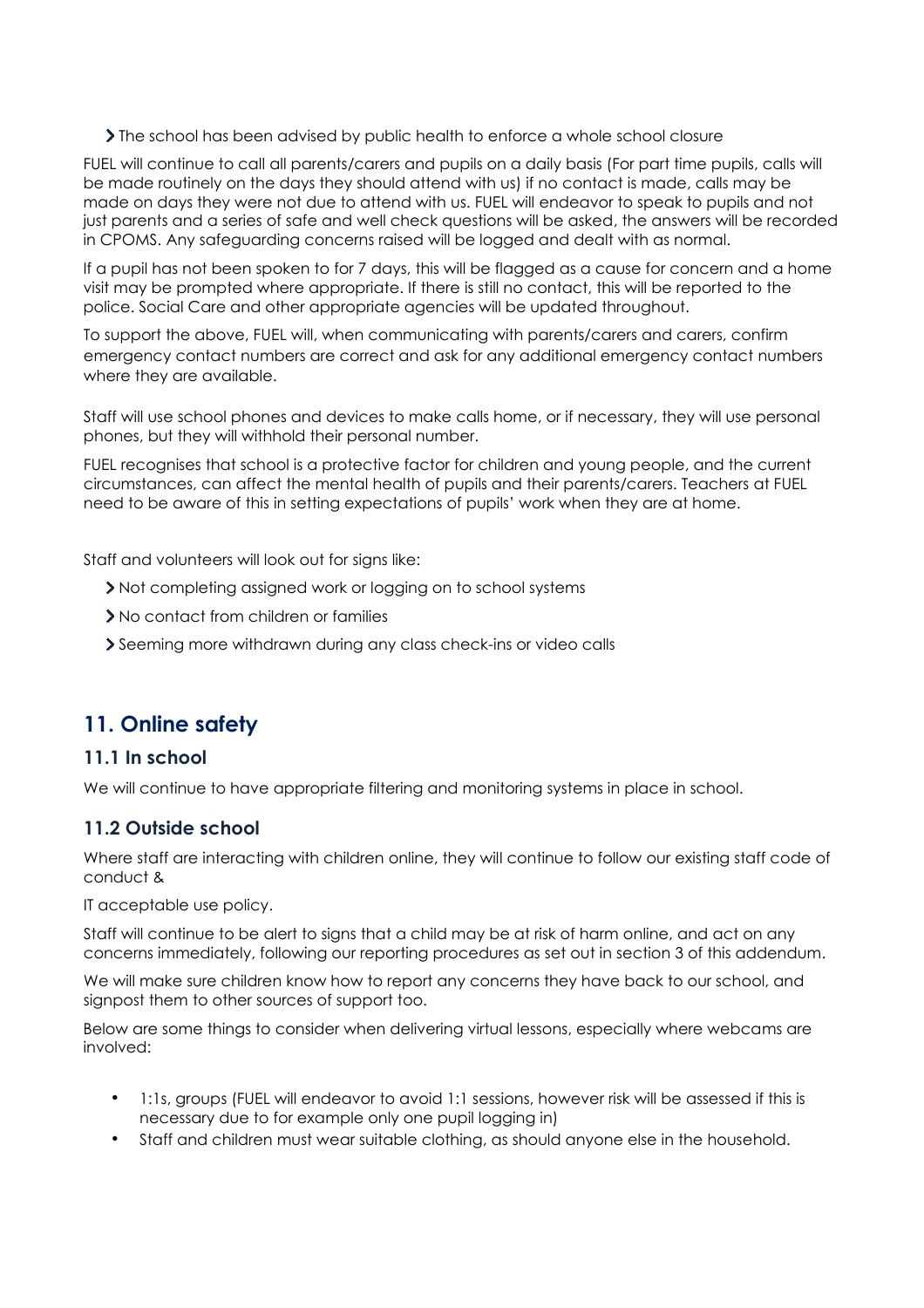- Any computers used for video/ live streaming lessons, should be in appropriate areas, for example, not in bedrooms; and the background should be blurred.
- The live class should wherever possible be recorded so that if any issues were to arise, the video can be reviewed.
- Live classes should be kept to a reasonable length of time, or the streaming may prevent the family 'getting on' with their day.
- Language must be professional and appropriate, including any family members in the background.
- Staff must only use platforms provided or recommended by FUEL to communicate with pupils, a list of platforms will be provided to all staff
- Staff should record, the length, time, date and attendance of any sessions held.

#### **11.3 Working with parents and carers**

We will make sure parents and carers:

- Are aware of the potential risks to children online and the importance of staying safe online
- Know what our school is asking children to do online, including what sites they will be using and who they will be interacting with from our school
- Are aware that they should only use reputable online companies or tutors if they wish to supplement the remote teaching and resources our school provides
- Know where else they can go for support to keep their children safe online

### <span id="page-7-0"></span>**12. Mental health**

#### **12.1 Children returning to school**

Staff and volunteers will be aware of the possible effects that this period may have had on pupils' mental health. They will look out for behavioural signs, including pupils being fearful, withdrawn, aggressive, oppositional or excessively clingy, to help identify where support may be needed.

#### **12.2 Children at home**

Where possible, we will continue to offer our current support for pupil mental health for all pupils. Including offers of remote key working and counselling referrals where appropriate. This will apply to pupils needing to self isolate or on public health advice, where a whole school closure is enforced.

We will also signpost all pupils, parents/carers and staff to other resources to support good mental health at this time.

When setting expectations for pupils learning remotely and not attending school, teachers will bear in mind the potential impact of the current situation on both children's and adults' mental health.

# <span id="page-7-1"></span>**13. Staff recruitment**

#### **13.1 Recruiting new staff and volunteers**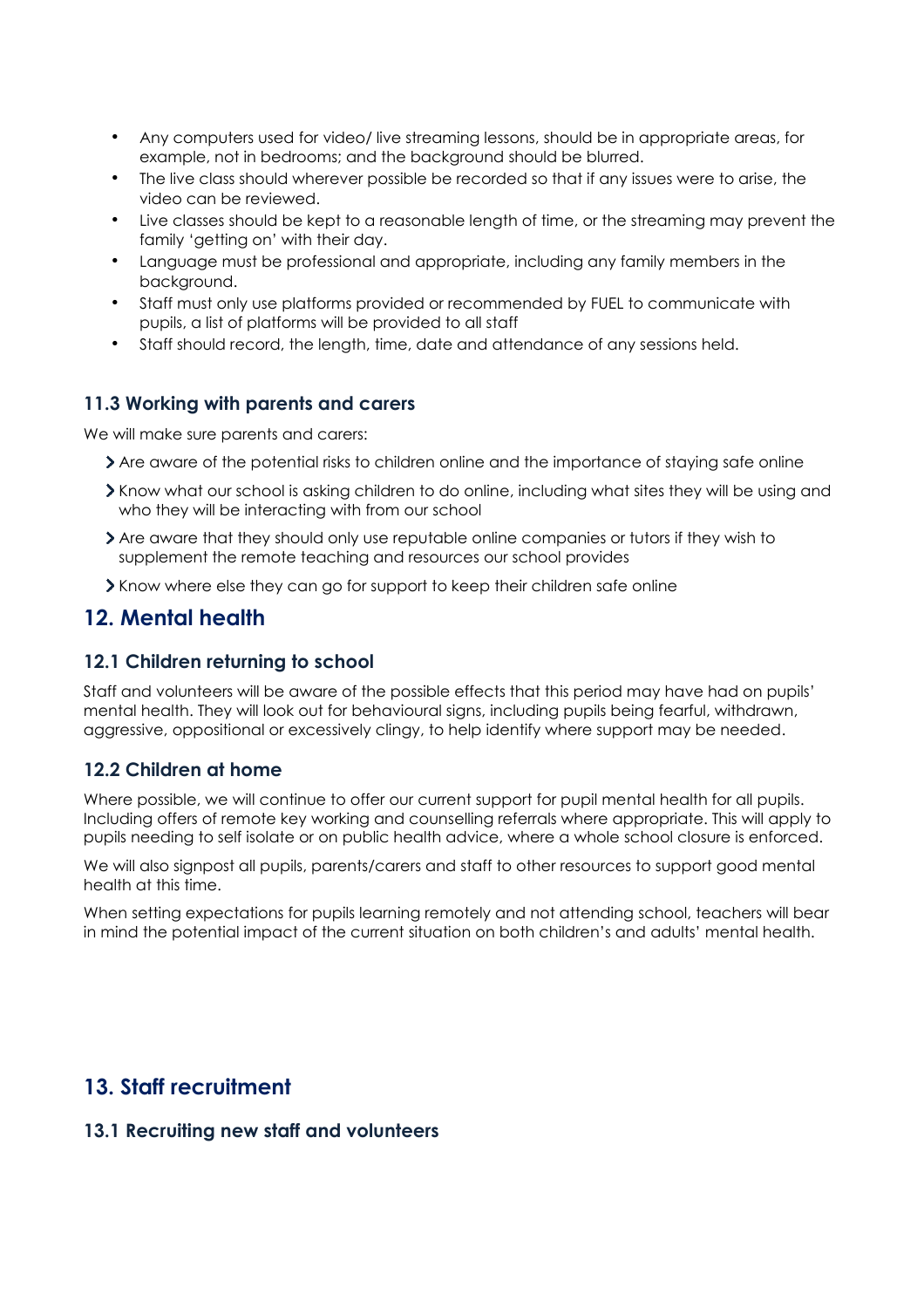We continue to recognise the importance of robust safer recruitment procedures, so that adults and volunteers who work in our school are safe to work with children.

We will continue to follow our safer recruitment procedures, and part 3 of Keeping Children Safe in Education.

In urgent cases, when validating proof of identity documents to apply for a DBS check, we will initially accept verification of scanned documents via online video link, rather than being in physical possession of the original documents. This approach is in line with revised guidance from the DBS. New staff must still present the original documents when they first attend work at our school.

Similarly, temporary measures allow right to work checks to be carried out by verifying scanned documents on a video call. If we need to take this approach, we will follow Home Office and Immigration Enforcement guidance.

We will continue to do our usual checks on new volunteers and do risk assessments to decide whether volunteers who aren't in regulated activity should have an enhanced DBS check, in accordance with paragraphs 287-291 of Keeping Children Safe in Education.

#### <span id="page-8-0"></span>**14. Safeguarding induction and training**

We will make sure staff and volunteers are aware of changes to our procedures and local arrangements.

All existing school staff have had safeguarding training and have read part 1 of Keeping Children Safe in Education (2021). The DSL should communicate with staff any new local arrangements, so they know what to do if they are worried about a child.

#### **14.1 New staff induction**

New staff and volunteers will continue to receive:

- > A safeguarding induction
- A copy of our children protection policy (and this addendum)
- Xeeping Children Safe in Education part 1
- > Peer on Peer Abuse Policy and procedure
- > The staff code of conduct
- > The Behaviour Policy

#### **14.2 DSL training**

The DSL (and deputy) may not be able to take part in training during this period. If this is the case, the DSL (and deputy) will continue to be classed as a trained DSL (or deputy) even if they miss their refresher training.

The DSL (and deputy) will do what they reasonably can to keep up to date with safeguarding developments, such as via safeguarding partners, newsletters and professional advice groups.

#### <span id="page-8-1"></span>**15. Keeping records of who's on site**

We will keep a record of which staff and volunteers are on site each day, and that appropriate checks have been carried out for them.

We will continue to keep our single central record up to date.

#### <span id="page-8-2"></span>**17. Monitoring arrangements**